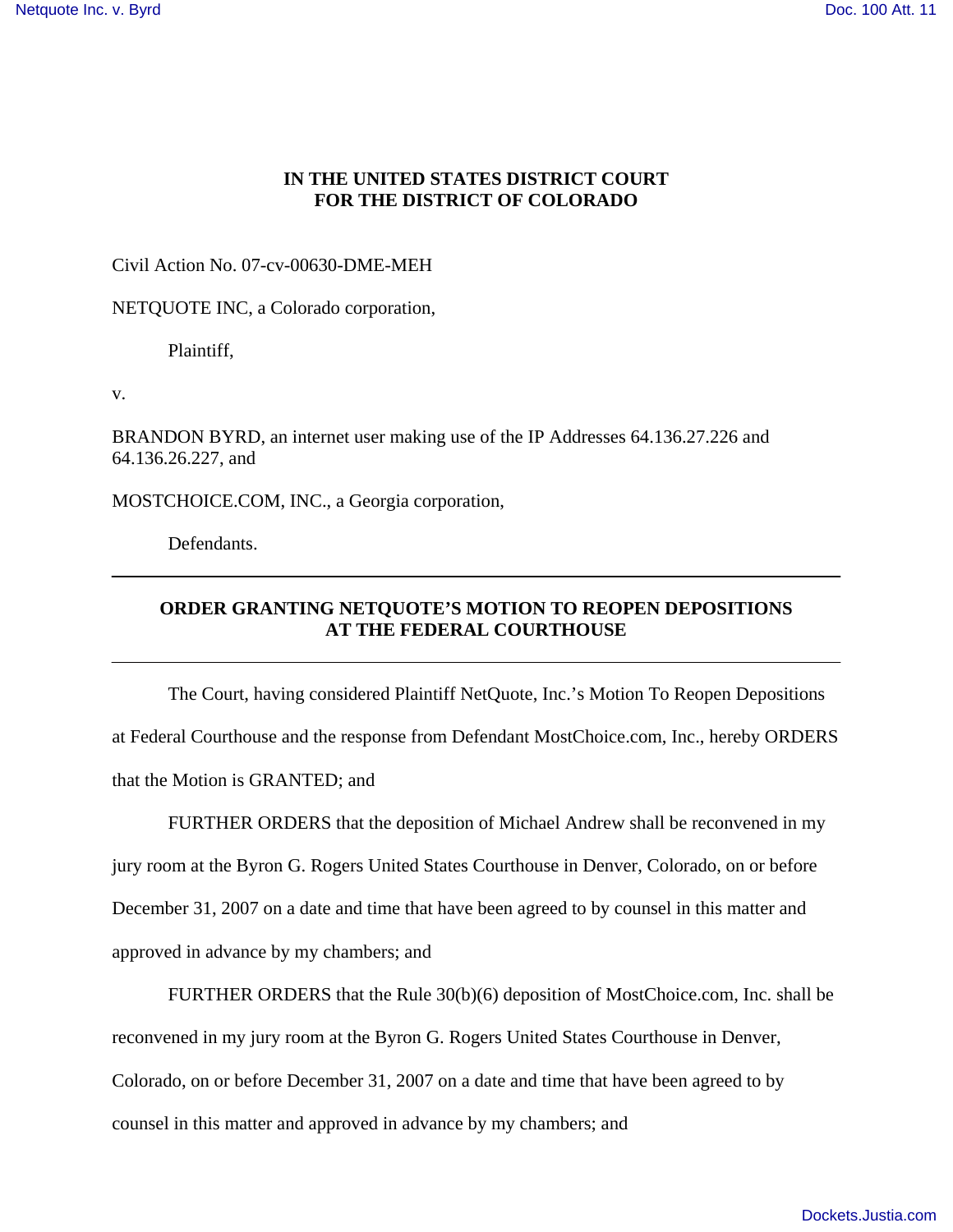FURTHER ORDERS that MostChoice.com, Inc. is to bring the following documents to

the Rule 30(b)(6) deposition, printed on paper with individual Document Control Numbers on

each page:

- 1) The contents of the two databases described in the e-mail from counsel for Defendants, Ryan Isenberg, Esq., dated May 21, 2007 (attached to Plaintiff's motion) titled "lead.buyers.fp7" and "http://www.mostchoiceupdates.com/localnq.rar";
- 2) The updated database described in the e-mail from Mr. Isenberg dated July 17, 2007 (attached to Plaintiff's motion) titled "http://www.mostchoiceupdates.com/localnq.rar";
- 3) any other web pages that Defendant Byrd or any other MostChoice employee saved to collect the information gained in response to Defendants' submissions to the www.NetQuote.com and www.LocalInsurance.com websites;
- 4) any other databases or lists of agent names and other information collected through Defendants' submissions to the www.NetQuote.com and www.LocalInsurance.com websites; and
- 5) all e-mail responses Defendant Byrd received from NetQuote, Local Insurance, or any insurance agent attempting to follow up with Defendant Byrd concerning the false insurance quotation requests that he submitted; and

FURTHER ORDERS that MostChoice.com, Inc. may be questioned at the reconvened

Rule 30(b)(6) deposition on the following topics:

- 1) Any of the documents identified above that are to be brought to the deposition.
- 2) All documents produced by Defendants subsequent to commencement of the Rule 30(b)(6) deposition of MostChoice.com, Inc. on September 5, 2007.
- 3) The date when Defendants began submitting false insurance quotation requests to Plaintiff's websites, the frequency of such submissions, and the recipients of such submissions.
- 4) Defendants' efforts to collect and produce documents in this matter.